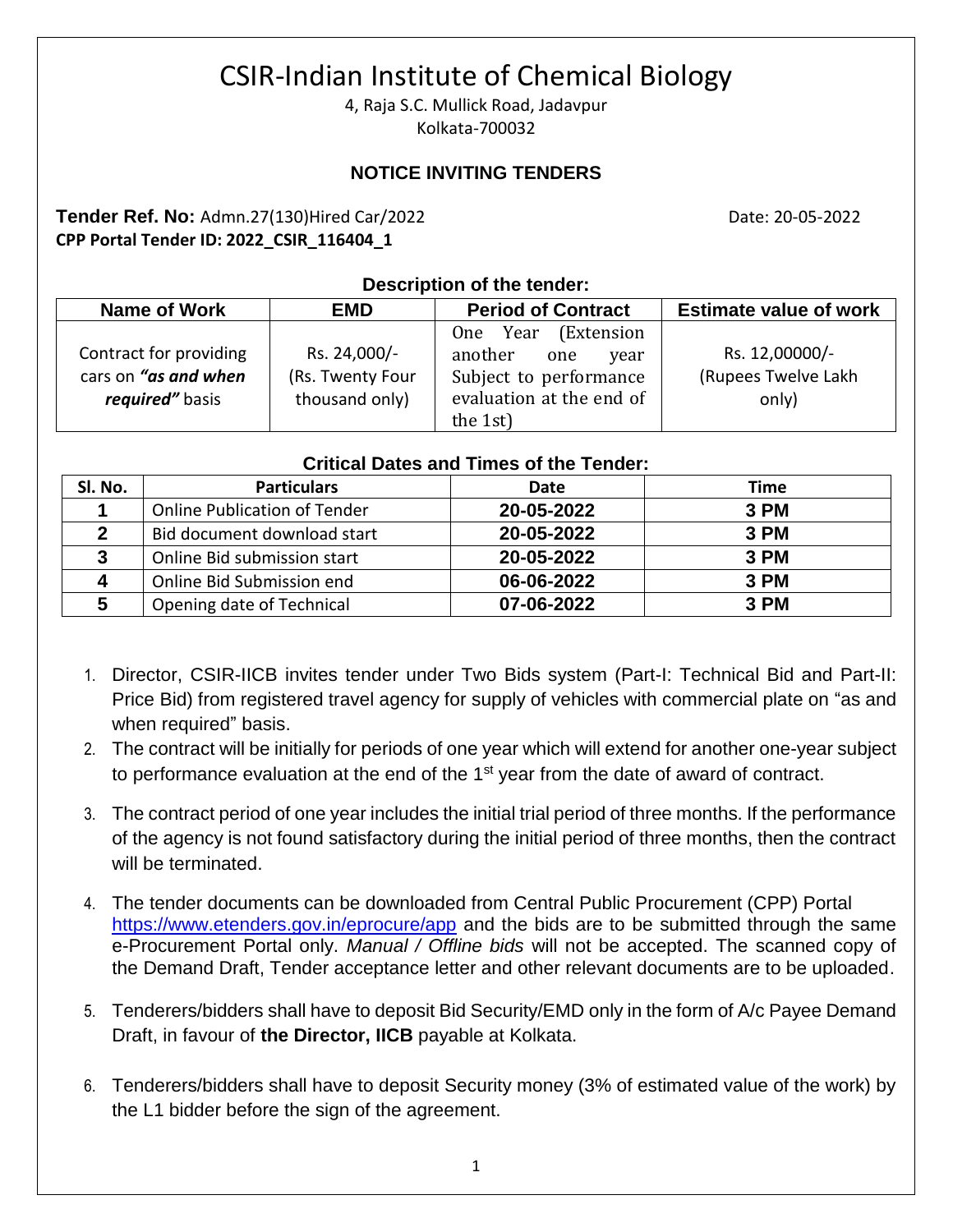- 7. The Agencies/Contractor with experience of three years or more and annual turnover of Rs. 5 (Five) Lakhs or more and successfully carrying out at least one similar contract of providing Rental Car service (commercially Licensed vehicle) during the last 3 years to any Govt./Semi Govt./Central/State autonomous bodies, PSU, CSIR or its sister laboratories, or to any big corporate bodies may submit their tenders with following details in Part-I (Technical Bid):
	- i) Scan copy of valid certificate/ license/ registration/ GST of the Agency issued by the appropriate authority.
	- ii) Proof of experience and annual turnover of same service of last three years as per **Annexure - II**.
	- iii) Details of the firm as per **annexure - I**
	- iv) Customer satisfaction proof in r/o contract/s mentioned at 'ii' above.
	- v) Character Certificate in form of an affidavit on the stamp paper of Rs.100/- as per **annexure - IV** as on the last date of submission of the bid.
	- vi) Number of vehicles actually possessed by the travel agency.
- 8. The Scanned Copy of Demand drafts as EMD (as applicable) and self-certified documents supporting for the eligibility in participation in the specified work are to uploaded through the portal as mentioned above.

| Documents to be uploaded by the Bidder. |                                                                                                                      |                                                                                                                                                                |  |  |  |
|-----------------------------------------|----------------------------------------------------------------------------------------------------------------------|----------------------------------------------------------------------------------------------------------------------------------------------------------------|--|--|--|
| SI.<br><b>No</b>                        | Cover Details as given in CPP website https://etenders.gov.in/eprocure/app. (all<br>copies must be digitally signed) |                                                                                                                                                                |  |  |  |
| $\mathbf 1$                             | <b>Fee/Pre Qual./Technical</b>                                                                                       |                                                                                                                                                                |  |  |  |
|                                         | (a) Fee Details (.pdf)<br>(i) Scanned Copy of Demand draft of Earnest Money Deposit                                  |                                                                                                                                                                |  |  |  |
|                                         | b) Pre-Qualification Details (.pdf)                                                                                  |                                                                                                                                                                |  |  |  |
|                                         | <b>Credential &amp; Statutory</b><br>Documents                                                                       | Scanned Copies Annexure II, Work experience and annual turnover<br>and its work Completion Certificates fulfilling the above mentioned<br>experience criteria. |  |  |  |
|                                         |                                                                                                                      | Scanned Copies of all Statutory Documents as mentioned above.<br><b>(Annexure I &amp; IV)</b>                                                                  |  |  |  |
|                                         |                                                                                                                      | Acceptance letter as per annexure III                                                                                                                          |  |  |  |
|                                         | (d) Technical                                                                                                        | Copies of technical documents related to the items considered for this                                                                                         |  |  |  |
|                                         | <b>Documents</b>                                                                                                     | job.                                                                                                                                                           |  |  |  |
|                                         | (.pdf)                                                                                                               |                                                                                                                                                                |  |  |  |
| 2                                       | Finance (BOQ)                                                                                                        | Rates (.XIS) (quantity of cars mention in the BOQ only for the purpose of price evaluation of financial bids)                                                  |  |  |  |

- 1. The bidder shall not be permitted to tender for works in CSIR-IICB, Jadavpur if a relative is posted in the official capacity of Administrative Officer or above.
- 2. Earnest Money will be forfeited if the contractor fails to commence the work as per the award letter for the work.
- 3. The Tender submitted by the bidder shall remain valid for acceptance for a period of three months from the date of last date of submission of tender. The bidder shall not be entitled during the said period of three months to revoke or cancel his tender or amend/revise its offer.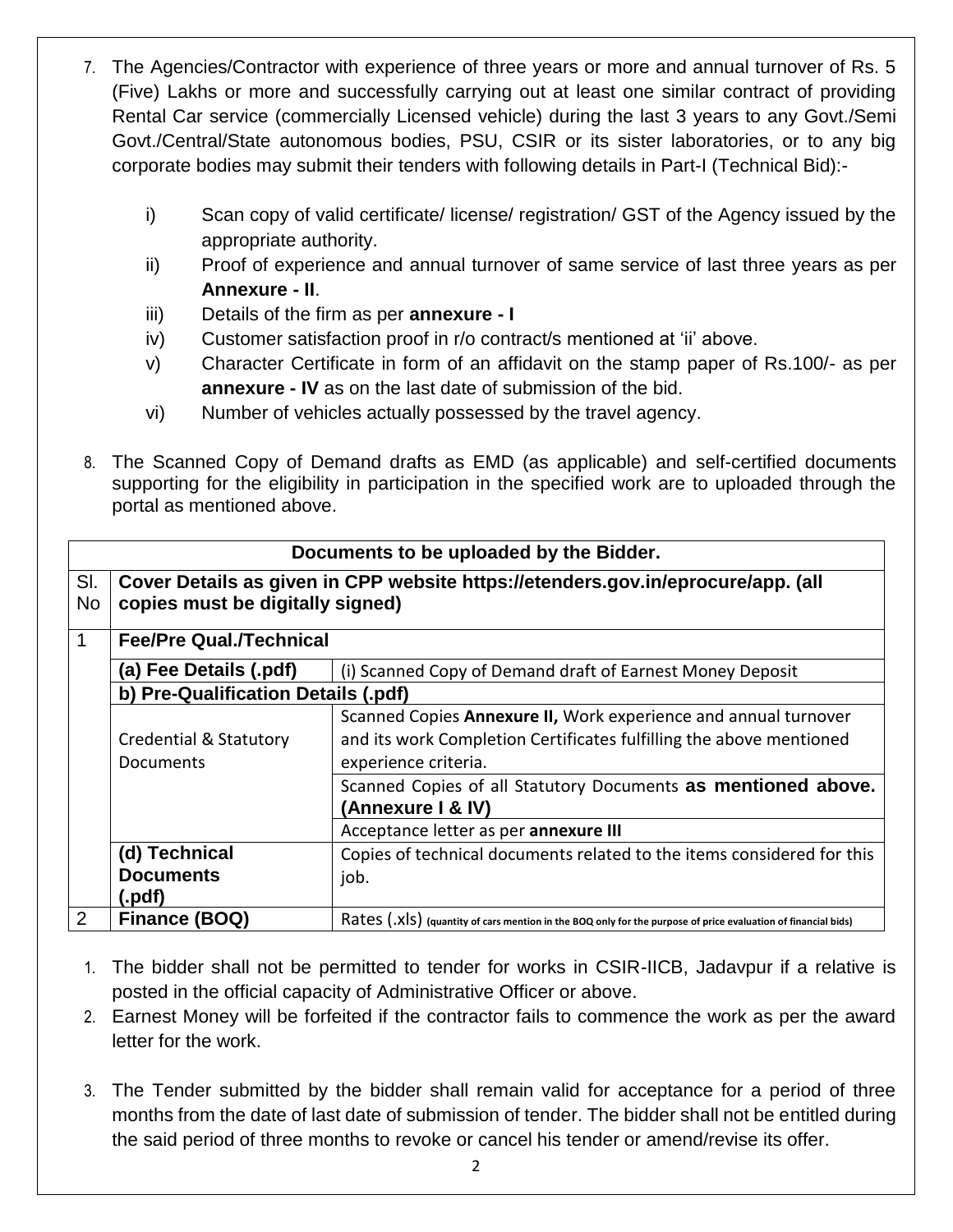4. All notices, communications, reference and complaints made by the Travel Agency or the contractor concerned shall be in writing and no notice, communication, reference or complaint not in writing shall be accepted.

## **Required categories of vehicle**

- 5. Cars with seating capacity of 4+1 with make like Tata Manza / Maruti Swift Dezire/Honda Amaze or similar type.
- 6. Cars with seating capacity of 7+1 with make like Toyota Innova, Chevrolet Enjoy, Maruti Ertiga, Nissan Evalia or Similar type.

## **Terms and conditions**

- 7. Director, CSIR-IICB, reserves the right to accept or to reject any or all the tenders/offers without assigning any reason.
- 8. Any person who is in Govt. Service or an employee of CSIR-IICB shall not be made partner to the contract by the bidder/agency, directly or indirectly or in any manner, whatsoever.
- 9. The agency fulfilling all the Terms and conditions and quoting L1 rates may be offered the Letter of Intent.
- 10. In case the quality of service by the contracted agency or agencies is found unsatisfactory, the Director, CSIR-IICB may terminate the contract/agreement after giving one month's notice.
- 11. The Director, CSIR-IICB reserves the right to keep more than one agency in the Panel on L1 quoted rates.
- 12. The successful bidder/agency shall not engage any sub-agency or transfer the contract to any other person/firm/agency in any manner. The agency shall not be permitted to transfer their rights and obligations under the contract to any other person/organization or otherwise.
- 13. The vehicles should be properly insured and should carry necessary papers/permits issued by the Transport Authority or any other concerned statutory authority including pollution certificates.
- 14. The agency shall bear all costs on account of fuel/oil, spares, comprehensive insurance, repair & maintenance etc. of the vehicles. The salary and other costs of drivers shall also be borne by the agency.
- 15. **LPG Cylinders** should not be used for running the vehicles in any case.
- 16. All vehicles shall carry first-aid-box, stepney, toolbox etc.
- 17. The vehicle should be kept neat and clean, both inside and outside. Cleanliness of vehicles must be properly maintained. In no case, the driver should be allowed to smoke while driving the vehicles or be in an inebriate condition or to bring blankets / shawls etc., which may create bad environment inside the vehicle.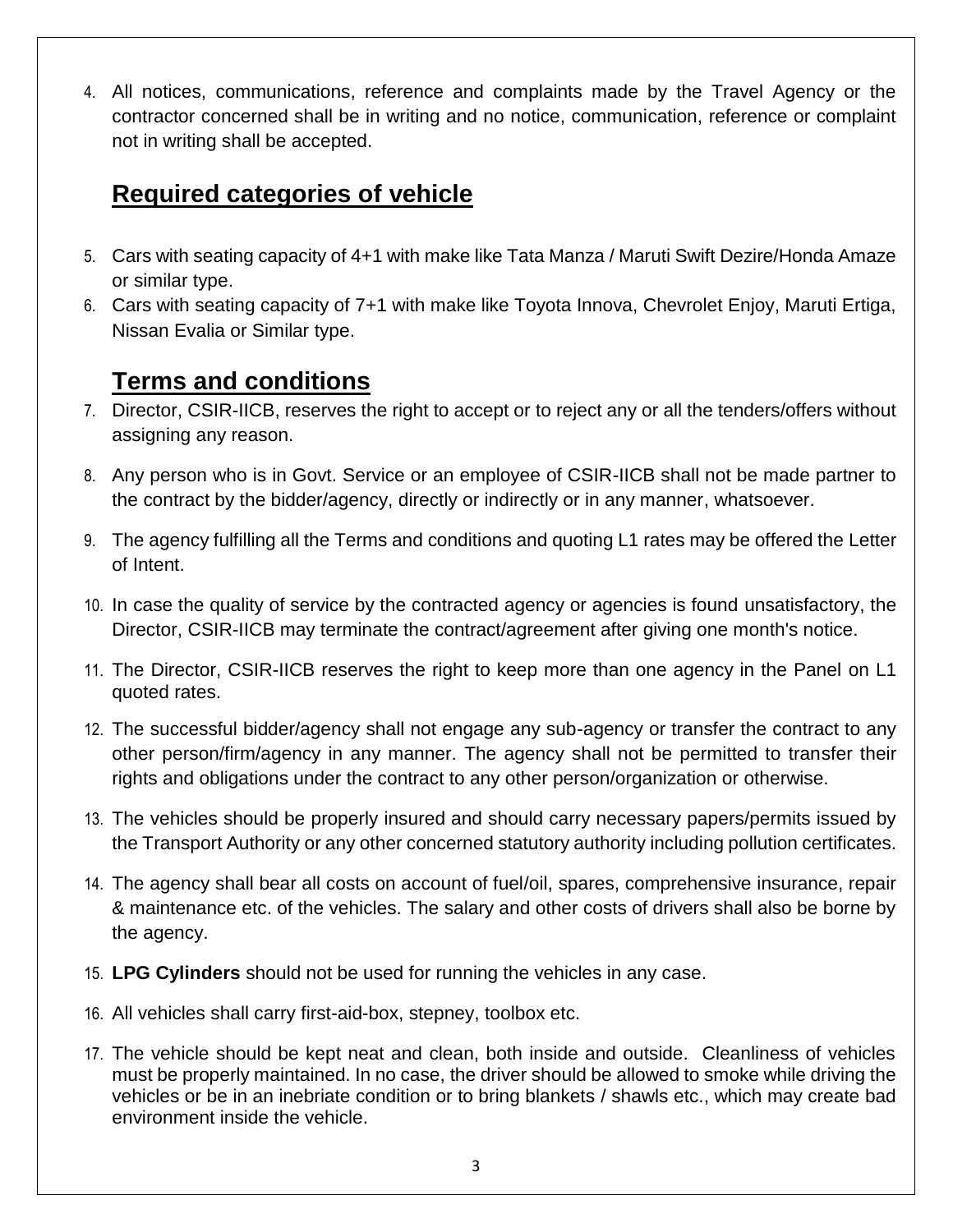- 18. All essential gadgets such as Speedometer etc. will have to be maintained in excellent condition for the day to day running of the vehicles.
- 19. In case of any breakdown of vehicle on duty, the agency shall make arrangement for providing another vehicle. In that situation the user of the car can hire vehicle from any source in the outside rate to reach the destination and the Contractor is responsible to pay this amount to the Institute.
- 20. The driver should always remain with the vehicle during entire period of duty. In case of any urgency, the driver may seek permission of the user.
- 21. The driver should carry enough cash to pay for toll tax, parking charges, fuel and other incidental expenditure.
- 22. No other person except the driver shall be permitted in the vehicle while transporting the staff.
- 23. The driver of the car should be in company's uniform and display his name prominently on the shirt pocket.
- 24. The driver should possess valid driving license issued by the appropriate authority, should be well mannered / disciplined. He should be well conversant with all traffic signals, roads and routes.
- 25. Driver should maintain the duty slip for the vehicle for each duty that should be duly signed by the user, which would indicate the opening and closing meter reading with time and date at the point of starting and ending of journey or use of vehicle by the user. No. of KM for every duty.
- 26. Garage in/out KM/Time not more than 5 km / 30 minutes accordingly from/to IICB Jadavpur campus.
- 27. No advance payment shall be made under any circumstances.
- 28. The pre-receipted bill shall be submitted by the Contractor in duplicate, duly supported by the requisite documents. [receipt(s) for payment of toll taxes, parking fees also properly **sign by the user**]
- 29. Payment to the Contractor will be made by cheque/RTGS after deduction of TDS (as per Rule).
- 30. Bill of the completed month should be submitted by the contractor in the 1<sup>st</sup> week of the following month.
- 31. Toll tax and parking charges, GST shall be reimbursed by CSIR-IICB against production of actual documentary evidence properly sign by the user.
- 32. Payment for submitted bill will be made within thirty days of receipt of the bill.
- 33. TDS Deduction: Taxes as applicable will be deducted at source at the prescribed rates as decided by the Govt. of India from time to time.
- 34. If any duty is refused by the Contractor, verbally or otherwise, then the Competent Authority, CSIR-IICB may impose a penalty as deemed appropriate.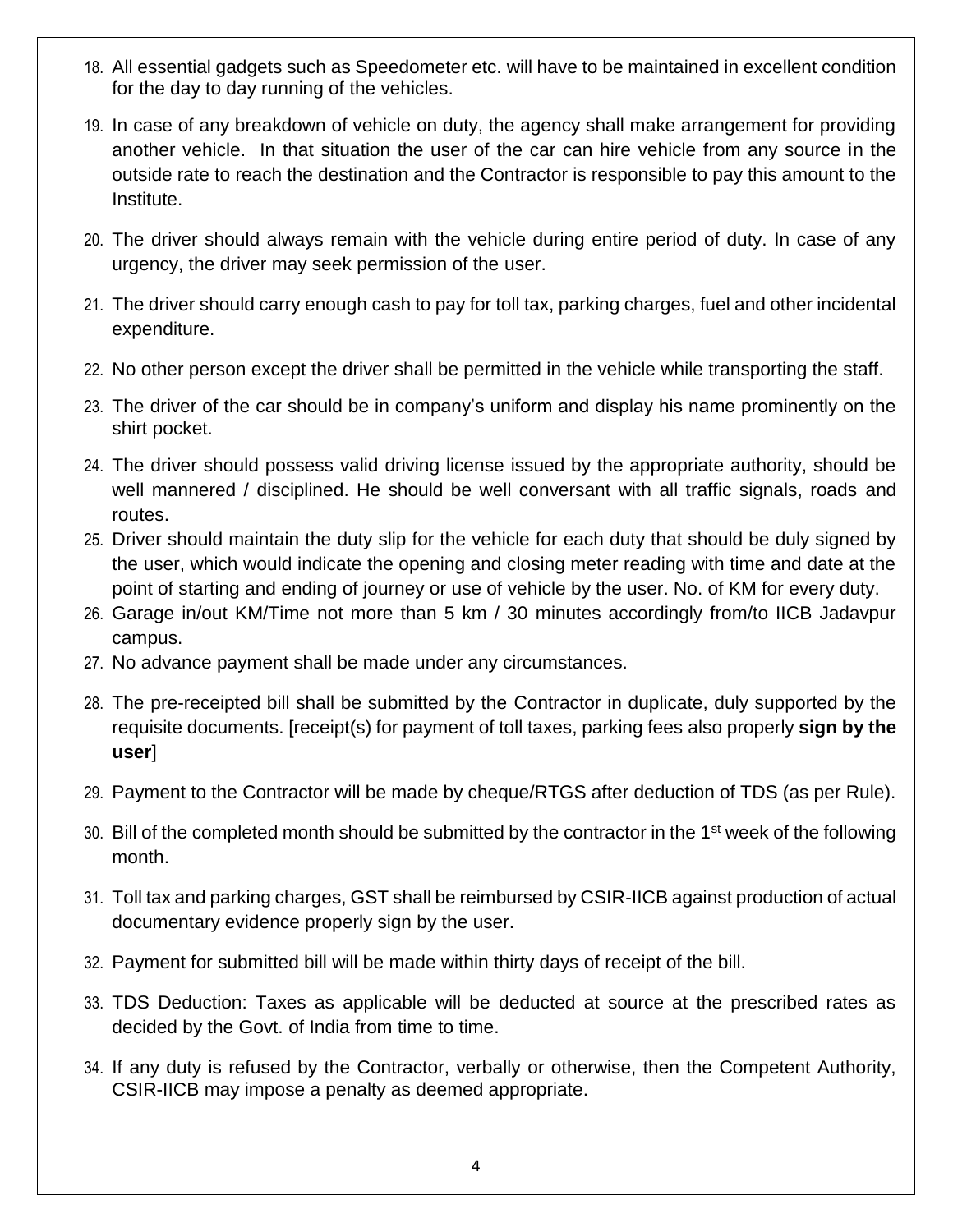- 35. IICB, Kolkata shall not be responsible for any damage to the vehicle in case of accident or otherwise, theft of vehicle/parts or accessories therein. Similarly, IICB, Kolkata shall not be responsible for any third party claims or shall not be liable to pay for any penalty for violation of Traffic Rules caused by the driver.
- 36. In case of breakdown / servicing / repair, the agency / service provider shall provide alternate vehicle of same make and model failing which vehicle shall be hired from any other source at the risk and cost of the transporter. In case of non-reporting/ refusing to provide the requisite car, the same shall be hired from any other source at the risk and cost of the transporter, besides any other penal action, which may even amount to termination of the contract.
- 37. CSIR-IICB is neither responsible nor liable to pay any compensation for injury/death caused to Transporter's operating staff in the event of any accident.
- 38. In case of injury or loss of life of the staff / guests / visitors / students / trainees / members of any committee of CSIR or CSIR-IICB, while travelling in travel agency's vehicles, the transporter or contractor shall make arrangements to pay suitable compensation in accordance with law in force to each and every one of the affected person or their legal heirs depending upon the merits of each individual case. Insurance claim settlement shall be time bound and transporter is solely responsible for this. In case of any third party claim against CSIR-IICB for any act of the employees of the transporter, the transporter shall act as guarantor and indemnify CSIR-IICB to the extent of all claims and expenses.
- **39. Quantity of cars mention in the BOQ only for the purpose of price evaluation of financial bids.**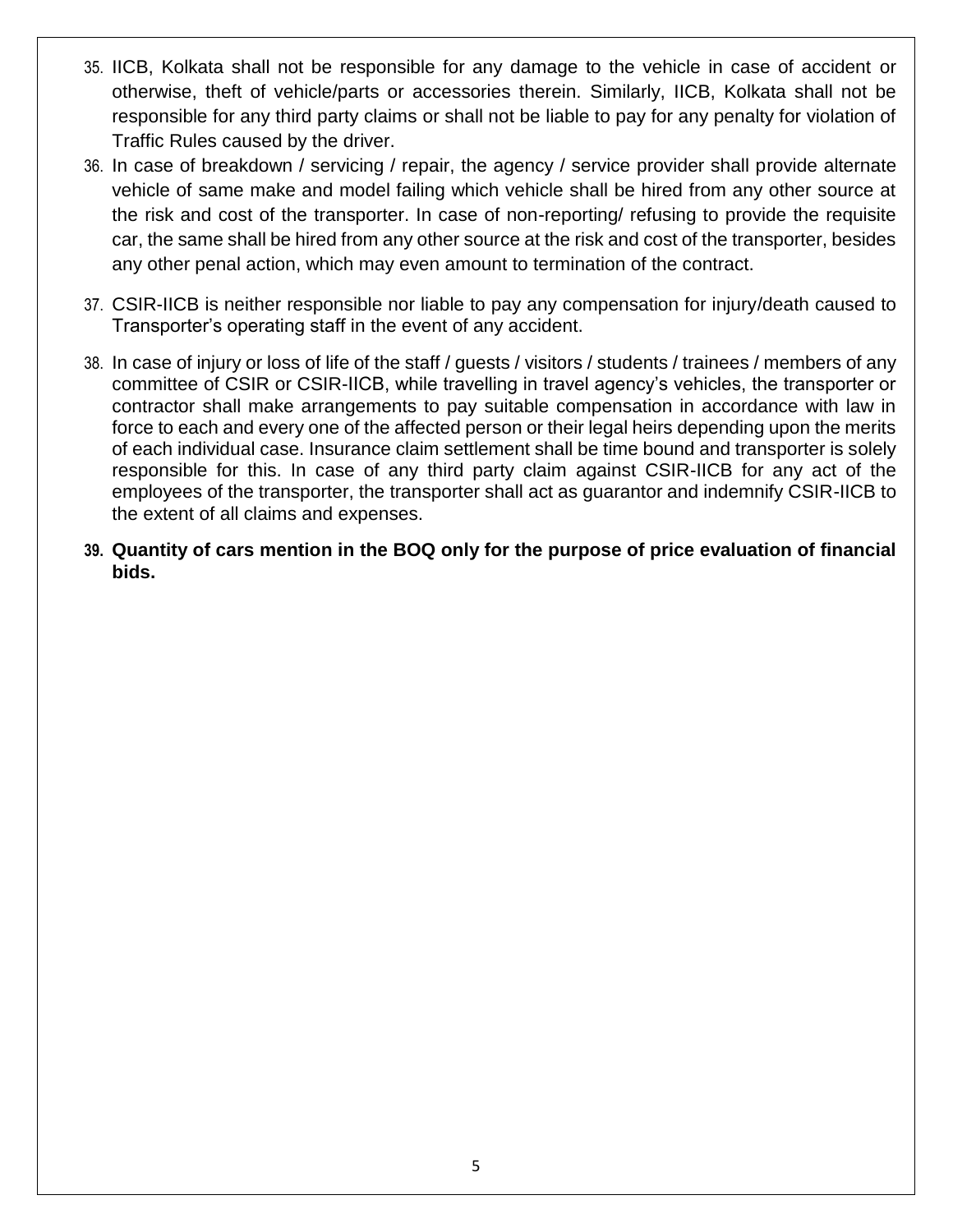### **QUALIFYING CONDITIONS / CHECK LIST**

Travel Agency with experience of three years or more and annual turnover of Rs. 5 Lakhs or more and successfully carried out similar work of contract of providing hire car service (Commercially Licensed Vehicle) during the last 3 years in any Govt./Semi Govt./Central/State autonomous bodies, PSU, CSIR or its sister laboratories, or for any big corporate bodies may upload their tenders with scan copy of the following details in Part-I (Technical Bid):-

- 1. Attested copy of valid certificate/ license/ registration / GST of the Agency issued by the appropriate authority. **As per annexure I**
- 2. Work experience and annual turnover of last three financial years as per **Annexure II.**
- 3. Last three year GST submission proof.
- 4. Customer satisfaction proof in r/o contract/s mentioned at 'ii' above.
- 5. Character Certificate in form of an affidavit on the stamp paper of Rs.100/- that the travel agency **as per annexure - IV** the last date of submission of the bid
- 6. Types of vehicle available with the Agency with their Registration Number.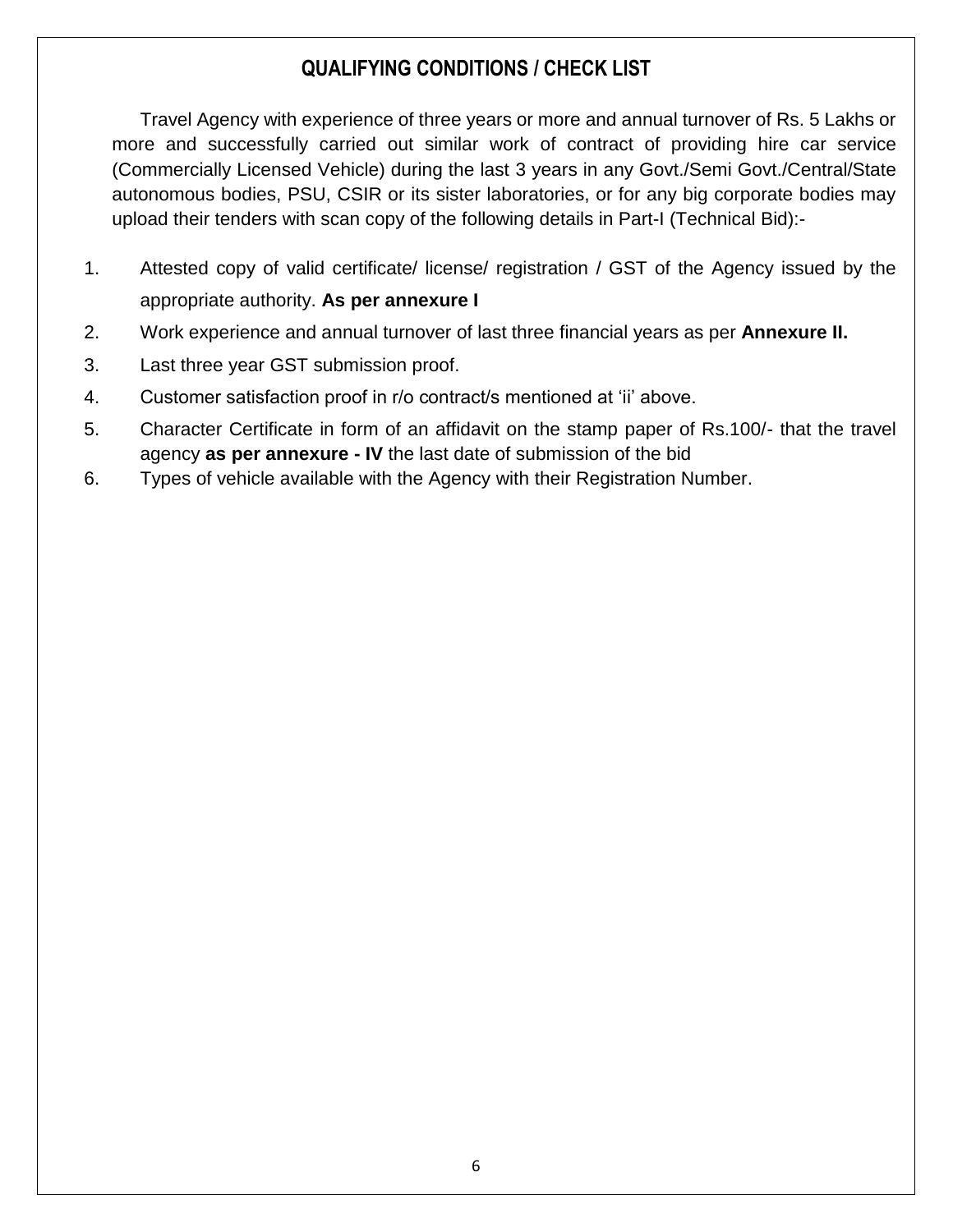**CONTRACT FOR RENTAL CAR ON AS AND WHEN REQUIRED BASIS (COMMERCIALLY LICENSED VEHICLE)**

| 1. Name of the firm               | <u> 1989 - Johann Barbara, martxa alemaniar a</u>                                                                   |
|-----------------------------------|---------------------------------------------------------------------------------------------------------------------|
| 2. Address of the Firm            | <u> 1989 - Johann Barbara, margaret eta idazlea (h. 1989).</u>                                                      |
| 3. Valid license of the firm      |                                                                                                                     |
| 4. Annual turnover                | (Attach copy)<br>(Attach copy)                                                                                      |
| 5. PAN/TAN No.                    | (Attach copy)                                                                                                       |
|                                   | (Attach Copy)                                                                                                       |
| 7. Experience (in years)          | (Attach copy)                                                                                                       |
| 8. Any other relevant information | <u> 1980 - Johann Barbara, martxa alemaniar argumento este alemaniar alemaniar alemaniar alemaniar alemaniar al</u> |
|                                   | (Attach Copy)                                                                                                       |
|                                   |                                                                                                                     |
|                                   |                                                                                                                     |
|                                   |                                                                                                                     |
|                                   |                                                                                                                     |
|                                   |                                                                                                                     |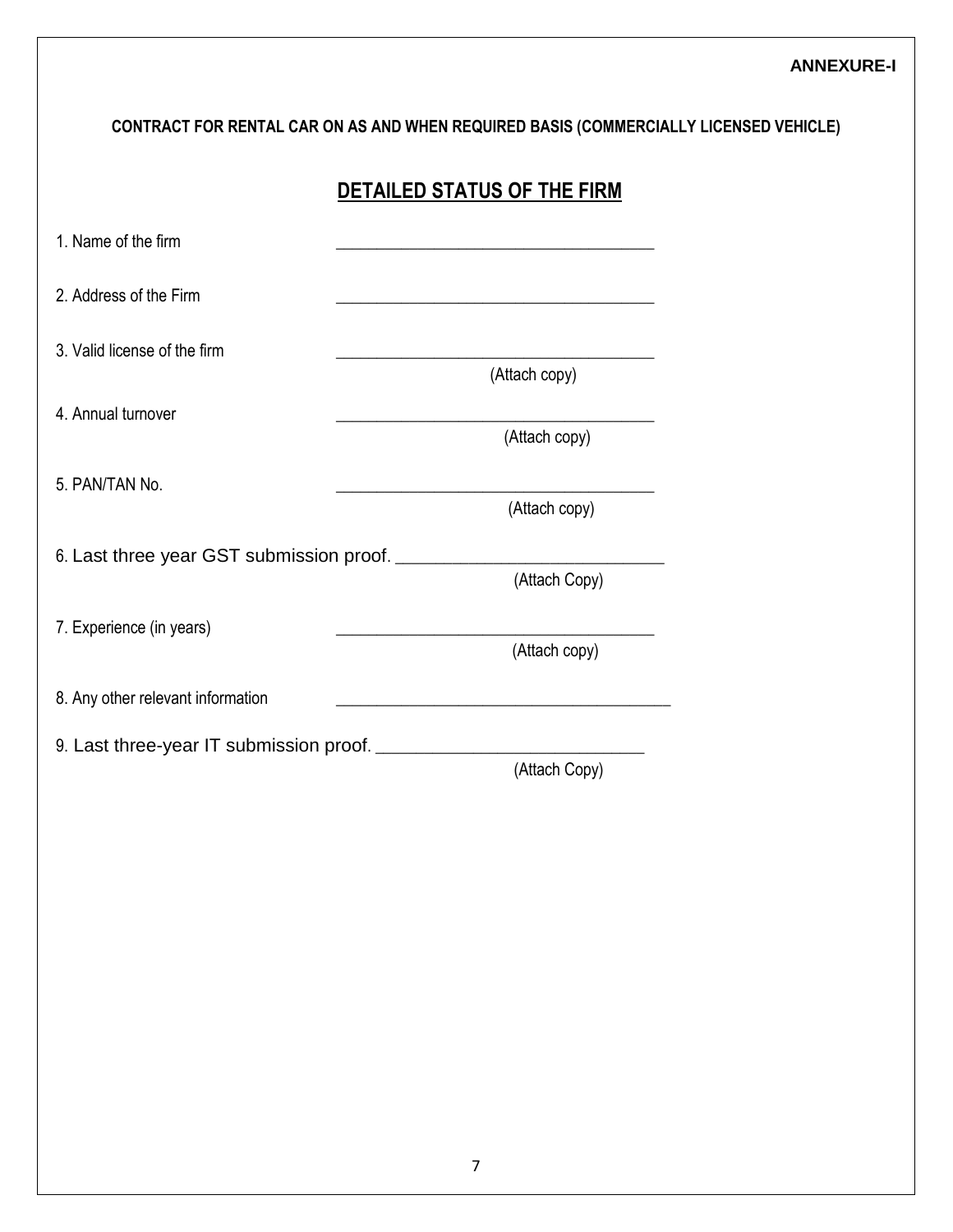#### **ANNEXURE-II**

#### **WORK EXPERIENCE DETAILS (To be given on Firm's Letterhead neatly typed)**

Experience details for **RENTAL CAR ON AS AND WHEN REQUIRED BASIS** in the last three financial years (in Chronological order) has to be provided in the following format. (Copies of work orders and satisfactory completion certificates exclusively for **RENTAL CAR ON AS AND WHEN REQUIRED BASIS** from the concerned establishment have to be enclosed)

| SI.<br>No. | Name<br>and<br>Address<br>of<br>the<br>Organization       | <b>Work</b><br>Award<br>letter<br>Number<br>and date | From | To | Total Value of<br>completed<br>the<br>work<br>valid<br>exclusively for<br>"RENTAL CAR ON<br>AS AND WHEN<br><b>REQUIRED</b><br><b>BASIS"</b> | Contact<br>person<br>with<br>phone<br>No.,<br>Email.<br>etc | Corresponding<br>page Nos. of<br>work orders and<br>completion<br>certificate |
|------------|-----------------------------------------------------------|------------------------------------------------------|------|----|---------------------------------------------------------------------------------------------------------------------------------------------|-------------------------------------------------------------|-------------------------------------------------------------------------------|
|            |                                                           |                                                      |      |    |                                                                                                                                             |                                                             |                                                                               |
|            |                                                           |                                                      |      |    |                                                                                                                                             |                                                             |                                                                               |
|            |                                                           |                                                      |      |    |                                                                                                                                             |                                                             |                                                                               |
|            |                                                           |                                                      |      |    |                                                                                                                                             |                                                             |                                                                               |
|            |                                                           |                                                      |      |    |                                                                                                                                             |                                                             |                                                                               |
|            |                                                           |                                                      |      |    |                                                                                                                                             |                                                             |                                                                               |
|            |                                                           |                                                      |      |    |                                                                                                                                             |                                                             |                                                                               |
|            |                                                           |                                                      |      |    |                                                                                                                                             |                                                             |                                                                               |
|            | Total Contract Amount in the last five<br>financial years |                                                      |      |    |                                                                                                                                             |                                                             |                                                                               |

(Signature of the Contractor)

Name:

Seal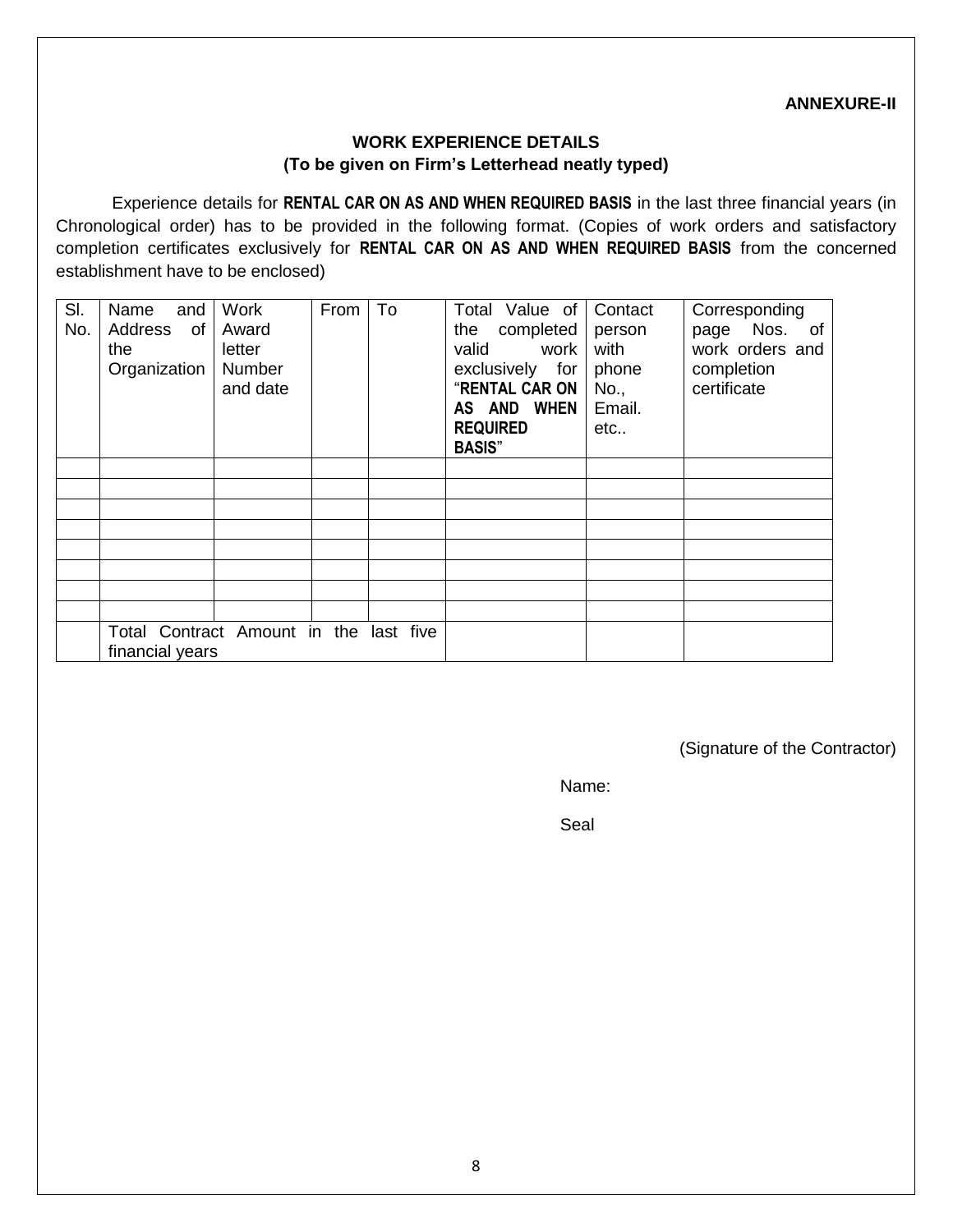#### **ANNEXURE-III**

**Tender Acceptance Letter** (To be given on Company Letterhead)

Date:

To The Director Indian Institute of Chemical biology 4, Raja S. C. Mullick Road, Jadavpur, Kolkata – 32

#### **Subject: Acceptance of Terms & Conditions of Tender.**

Tender Reference no.: Admn.27(130)Hired Car/2022

#### **NAME OF THE WORK:** Contract for providing cars on *"as and when required"* basis

Dear Sir,

- 1. I / We hereby certify that I / we have read the entire terms and conditions of the tender documents from Page Nos. 01 to 10 (including all documents like annexure(s), schedule(s), etc., which form part of the contract agreement and I / we shall abide hereby by the terms / conditions / clauses contained therein.
- 2. The corrigendum(s) issued from time to time by your department/ organizations too have also been taken into consideration, while submitting this acceptance letter.
- 3. I / We hereby unconditionally accept the tender conditions of above mentioned tender document(s) / corrigendum(s) in its totality / entirety.
- 4. I / We do hereby declare that our Firm has not been blacklisted/ debarred by any Govt. Department/Public sector undertaking.
- 5. I / We certify that all information furnished by, our Firm is true & correct and in the event that the information is found to be incorrect/untrue or found violated, then your department/ organization shall without giving any notice or reason therefore or summarily reject the bid or terminate the contract, without prejudice to any other rights or remedy including the forfeiture of the full said Earnest Money Deposit (if any) absolutely.

Yours Faithfully,

(Signature of the Contractor, with Official Seal)